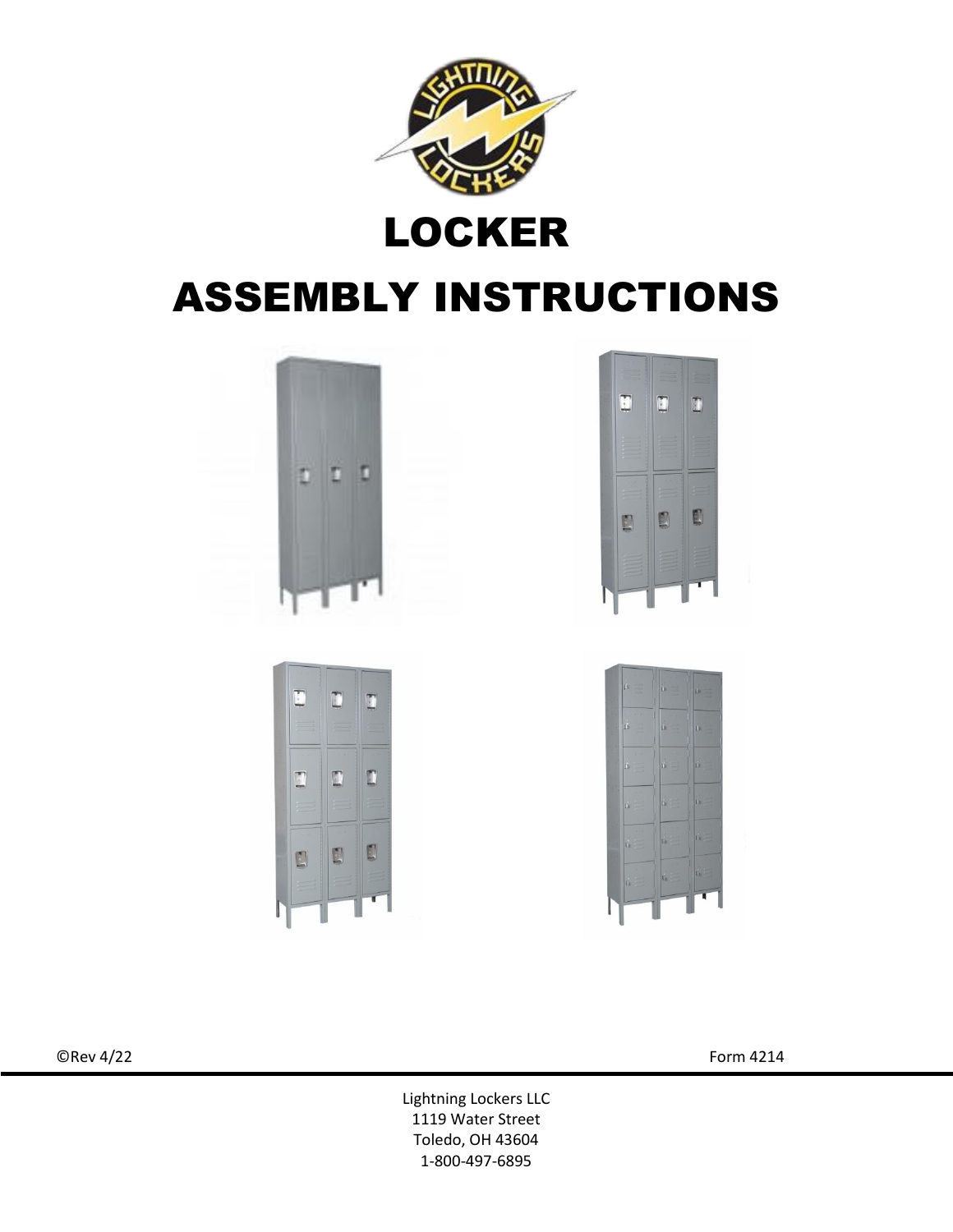## GENERAL INSTRUCTIONS

### **Thank You For Purchasing from Lightning Lockers LLC.**

Read all assembly instructions carefully before assembling.

Refer to Packing List to assure proper material quantities.

Inspect all contents to ensure all parts are included and undamaged.

The following tool is required for assembly and is not included:

- 3/8" Wrench

#### **Hardware List**

- Nuts/Bolts (Do not tighten securely until completely assembled)
- Hooks
- Coat Rods (Only for Lockers 18" or deeper)

#### **Caution**

The person assembling the locker is responsible for properly installing all material and hardware as specified in these instructions.

Please tighten all hardware securely.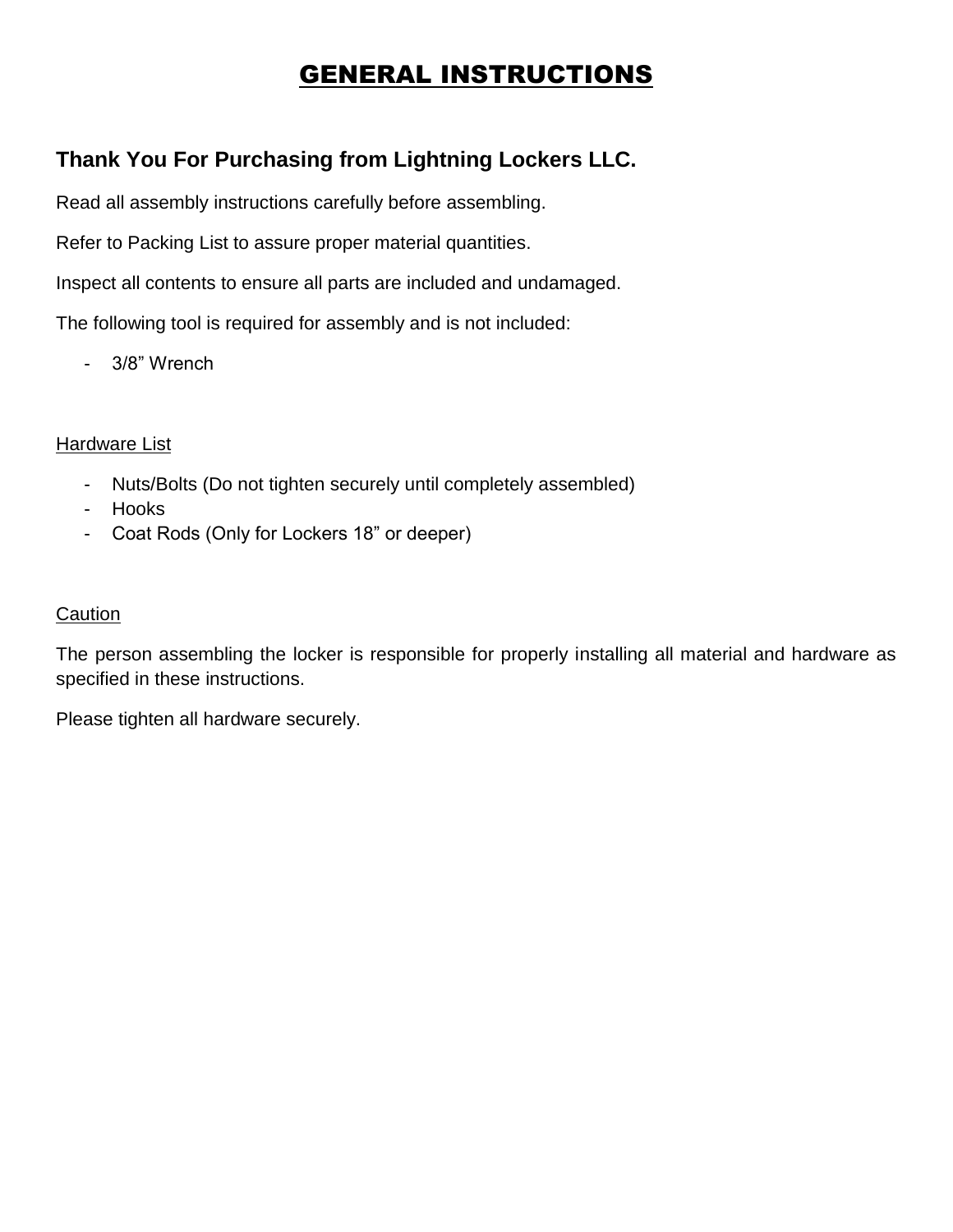

**1. Lie backs on a flat surface with flanges facing upwards.** 

**NOTE: The holes in the center of the back closest to the edge will be the top of the locker.**



**2. Line up the holes in the center of the side with the center of the back and attach sides with hardware provided.**



**3. Attach 2 legs at each exterior corner of locker as shown.**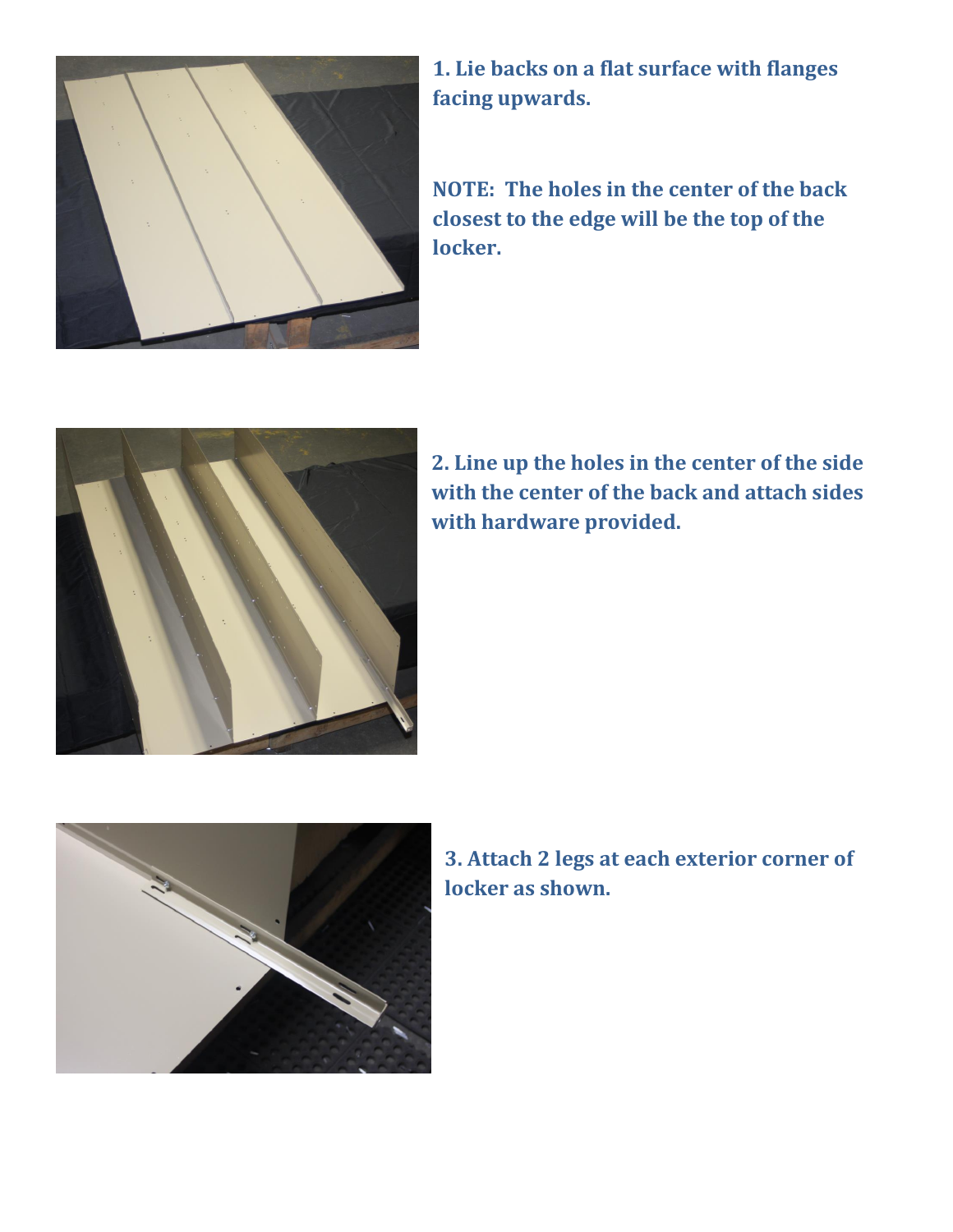

**4. Attach 6 Top / Bottoms to sides and backs with flange facing down.**



**5. Attach shelves.**

**Note: There are multiple locations to attach the shelf. Use the ones that best fit the application.**



**6. Attach hooks as shown.**

### **Note: Lockers 18" or deeper will have coat rod hooks and coat rods.**